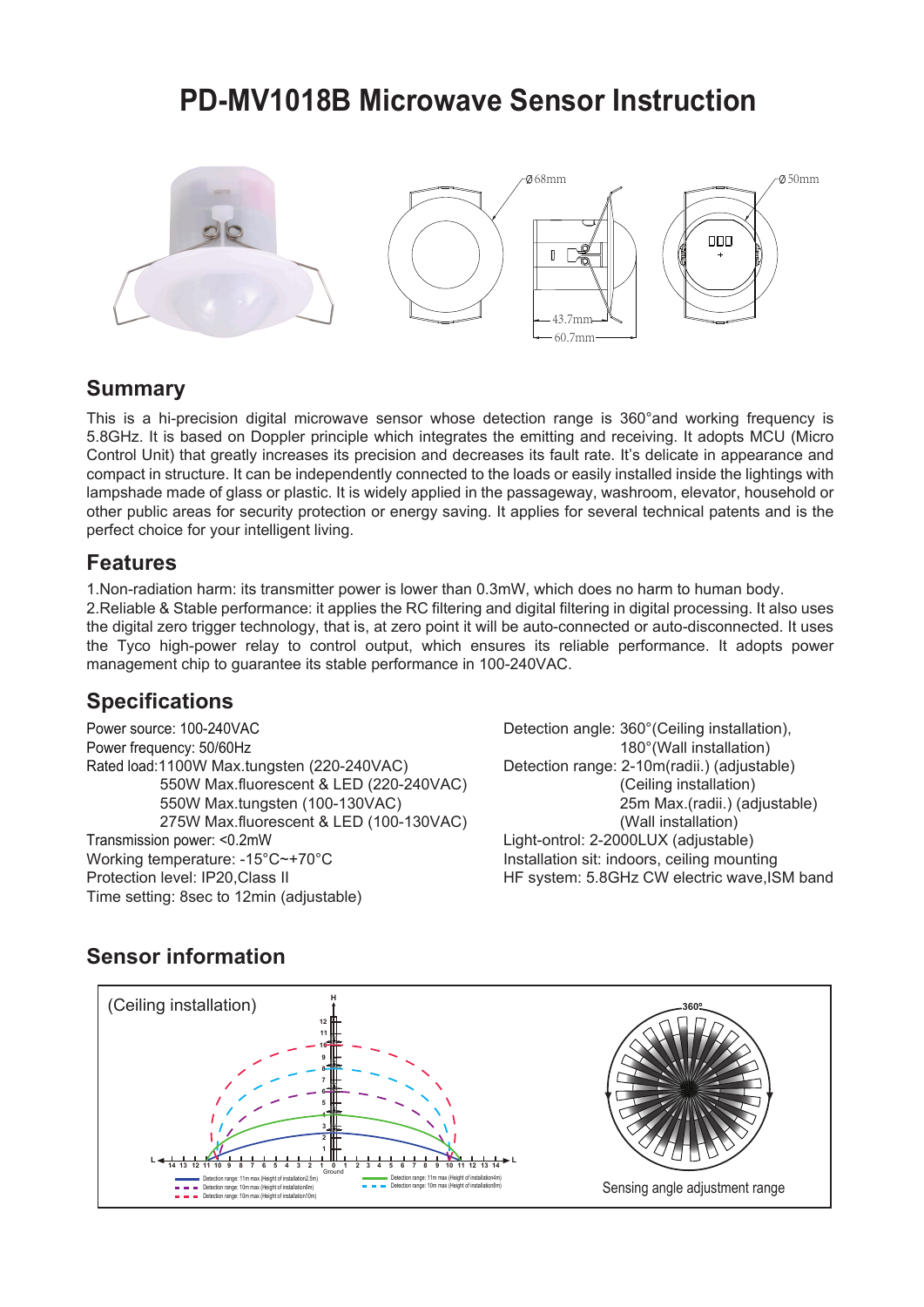

## **Applications**

Microwave can penetrate the glass, plastic and wood, thus the microwave sensor can be installed inside the shade made of certain thickness of glass, plastic or wood. For example, the application in lightings, only if making connection as below shown can you change the common lightings into auto-sensing lightings.



You can install one or more inside the ceiling or floor to control the whole passageway. *Friendly reminder: when installing two or more microwaves together, you are required to keep 4 meters one from another, otherwise the interference among them will lead to error reaction.*

### **Setting manner one:potentiometer**

It may take times to adjust values before they satisfy your need.

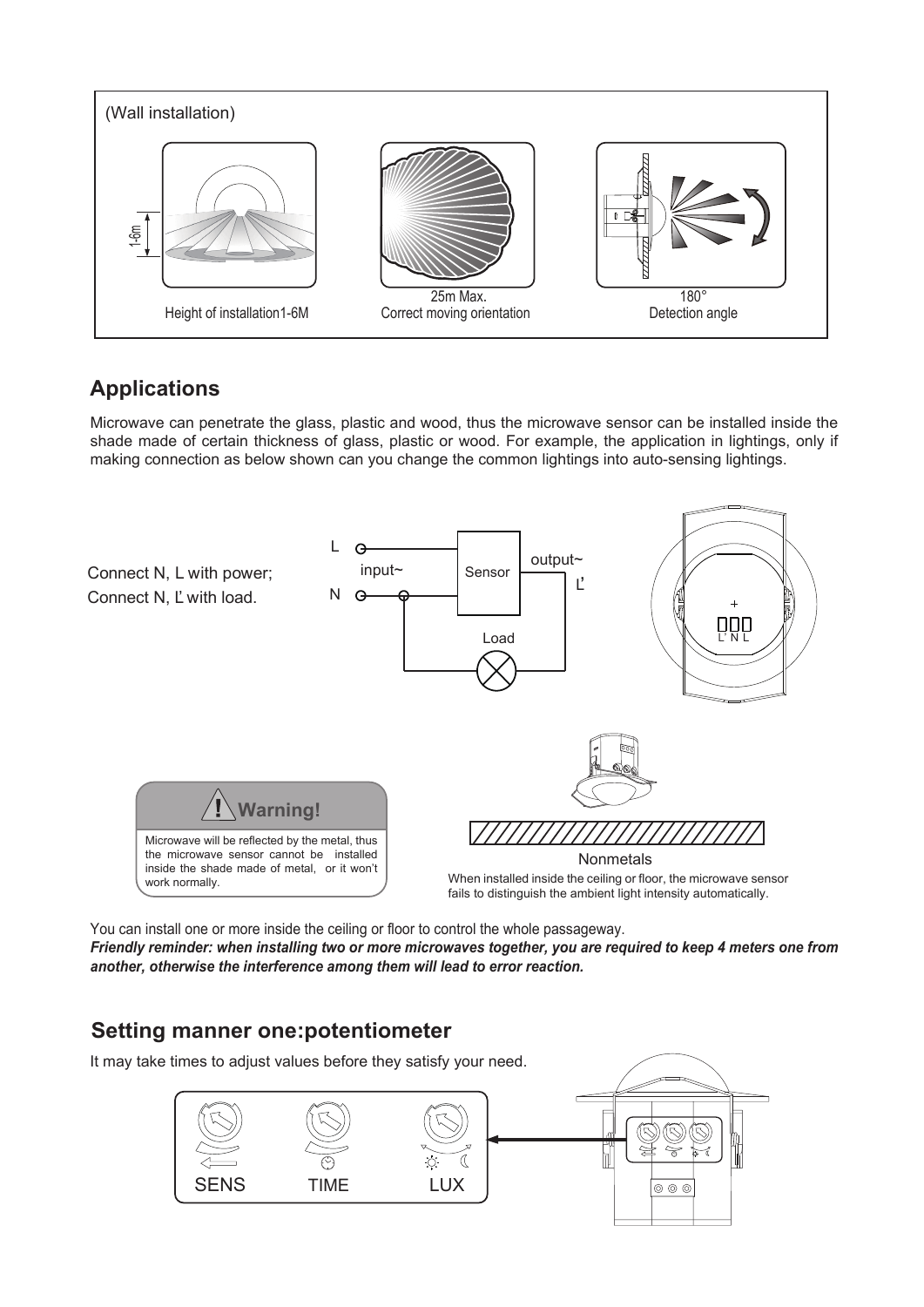#### **Detection range setting(sensitivity)**



Detection range is the term used to escribe the radii of the roughly circle casting on the ground when installed at the height of 2.5 m. To turn the knob fully anti-clockwise is the minimum range, fully clockwise is the maximum.

**Note: the above detection range is gained in the case of a person who is between 1.6m~1.7m tall with middle figure and moves at a speed of 1.0~1.5m/sec. if person's stature, figure and moving speed change, the detection range will also change.**

**Notice: when using this product, please adjust the sensitivity (detection range) to an appropriate value but the maximum to avoid the abnormal reaction caused by the easy detection of the wrong motion by the blowing leaves & curtains, small animals or the interference of power grid & electrical equipment. All the above mentioned will lead to the error reaction. When the product does not work normally, please try to lower the sensitivity appropriately, and then test it.Human movement will cause the sensor induction,so when you under the function testing,please leave the induction region and don't make movement to prevent the sensor continuous work.**

*Friendly reminder: when installing two or more microwaves together, you are required to keep 4 meters one from another, otherwise the interference among them will lead to error reaction.*

#### **Time setting**



It can be defined from 8 seconds(turn fully anti-clockwise) to 12minutes(turn fully clockwise). Any movement detected before this time elapses will re-start the timer. It is recommended to select the shortest time for adjusting the detection range and for performing the walk test.

**NOTE:When the light be auto off,it will take 1 second before the sensor is ready to detect another movement,that is,only signal detected 1 seconds later can the light be auto-on.**

**It is mainly for the adjustment of the delay time from the moment the signal detected and light auto-on till the light auto-off. You can define the delay time to your practical need. But you'd better lower the delay time for the sake of energy saving, since the microwave sensor has the function of continuous sensing, that is, any movement detected before the delay time elapses will re-start the timer and the light will keep on only if there is human in the detection range.**

#### **Light-control setting**



It can be defined in the range of 2~2000 LUX. To turn the knob fully anti-clockwise is about 2 lux,fully clockwise is about 2000 lux.When adjusting the detection zone and performing the walk test in daylight,you should turn the knob fully clockwise.

**Note: please don't adjust the three functional knobs to excess. That is because the three functional knobs were connected to the components directly, there is a small stopper in each of the three components, when you adjust the knobs from start to end, the excessive turn will damage the stopper**,**and lead to the 360°non-stop turn around. The adjust range limit is 270°, please do pay attention to this.**